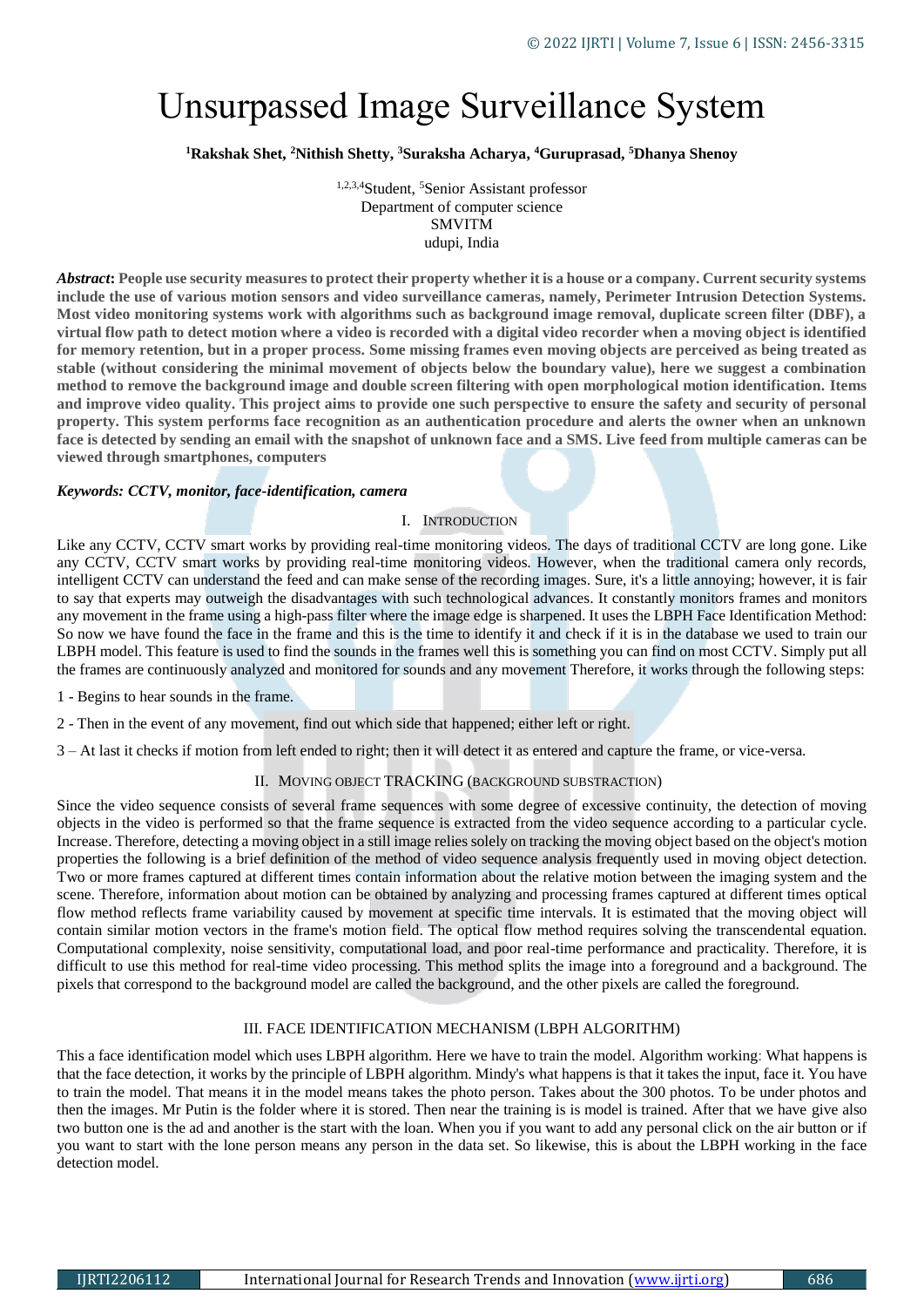# IV .MOTION DETECTION

Let us talk about the motion detection. The motion detection works on the basis of the background subtraction algorithm. What happens is the the two frames are present. Here one frame is captured by the webcam which we are using the project in our project and the other is that continues. Premise captured and after that the background suppression algorithm is used like the two frames are compared, the difference between 2 frames are subtracted and hence the motion can be detected. Step 1: Image capture and framing video frames. Step 2: Using the background removal method. Step 3: Stack of 10 frames to use double back filter. Step 4: Applying the Duplicate Background Filter (DBF) by morphological expansion and applying the image enhancement method. Step 5: Movement of movement number 2–6 until the object is detected. The detection of a temporary difference or subtraction of the background applies to the principle of independent variation which is used to identify the movement of an object from one frame to another when the background is stable. The difference between two consecutive images or frames is calculated, suppose Im (x, y, t) is an image during 't' and In  $(x, y, t + 1)$  is an image in 't + 1' and provides a temporary variation of the Id. The moving object can be identified by the Rate of Change (ROC) from the forward movement information and background information. Here the cumulative flow of the first five frames and the last three frames determine the degree of change from the front and the background image. A. How to Work At first the outline is constantly alert to detect movement. When a movement occurs, the frame captures until the movement ends. If you only move then take another photo and then simply apply the layout of both frames.

## V PERFORMANCE

#### A. Video processing

Thus after the discovery of the video, further processing is required to improve certain aspects of the image. Image enhancement is done to enhance the immature image by pressing the sound and emphasizing the structures.

#### B. Frame

We have to split the frame into video streaming in order to do the same task as thresholding and binary functioning. Finally all frames must be combined into a single video stream to analyze video after all work has been done.

#### C. Thresholding

In highway surveillance images, we use a street image location as a photo processing location indicator. So the background image is simple. To meet real-time performance requirements and save attempts to calculate algorithms, this paper adopts a back-to-back mathematical model algorithm with high speed definition, low calculation effort and ease of implementation.



Figure 1 Block Diagram of Smart CCTV

Figure 1 shows the block diagram of features and working of Smart CCTV. There is a presence of identification feature which is used for identification of face , monitor feature uses high pass filter technique for moton detection and in out feature shows whether the movement is in left or right ,rectangle feature is used to detect motion in one region,noise feature is used for motion detection,,record feature is used for recording video ,and exit is used to come out of the window .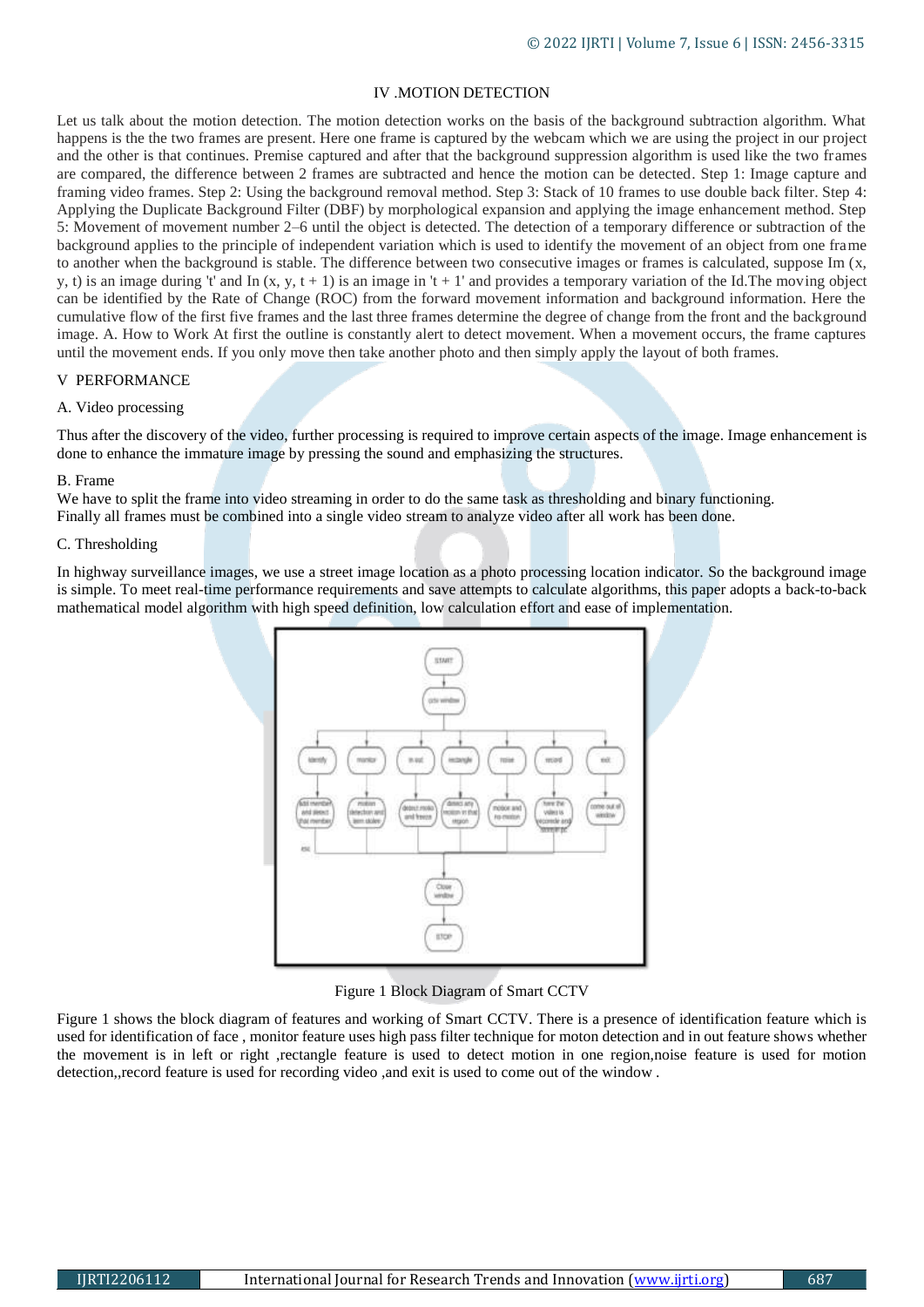# VI . RESULT AND DISCUSSION

## Feature 1 – Monitor

# - Monitor

Showing use of first feature or you can consider it as output from feature 1.



Fig 3 Output in High Pass Filter Form

## Feature 2 – Noise Detection

This is working captured output for NO-Motion and Motion being detected by this application.



#### Feature 3 - In out Detection

It has detected me entering in the room and being detected as entered and gives info about right or left



Fig 5 In out Detection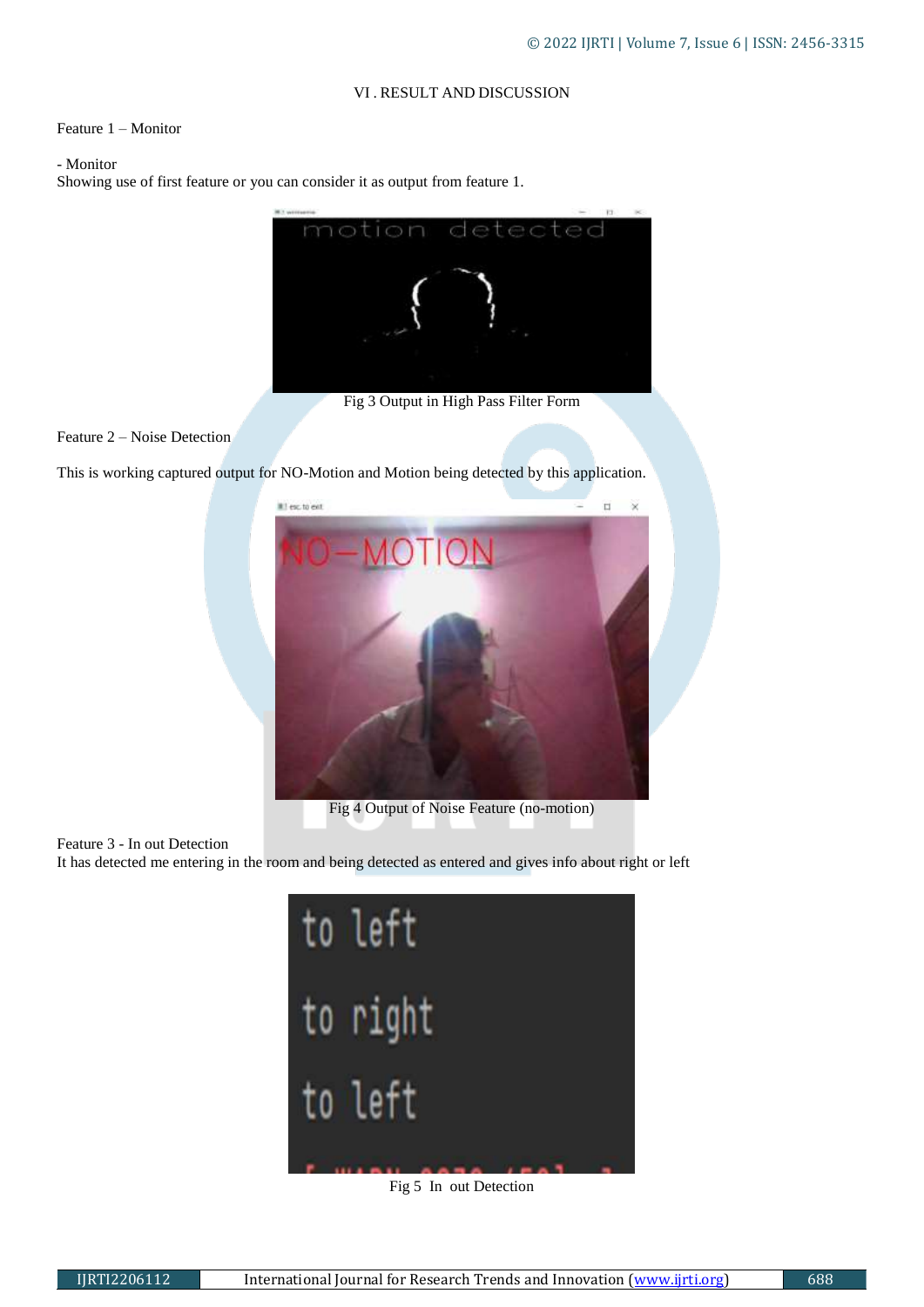

Fig 6 Face Identification output

Since I have trained my model for bezos and it is predicting bezos correctly.Now its not always predict right sometime it makes bad predictions also..

Feature 6 - Record





This Is Used For Recording The Video Of The Frame.

VII. CONCLUSION

The Project Smart CCTV camera Surveillance system is de-signed using python.This project is basically design for provid-ing a security in different areas like military, banks, and indus-tries etc and save the power, memory required for the CCTV and CCTV footage respective-ly.

## VII. FUTURE SCOPE

Although small in scale, this design can be widely used based on technological advances such as the ability to have high computing power. Here are some future steps for this project. • Realization of portable video surveillance. • Added integrated night vision function. • Add deep learning if you have a powerful device. • Additional functions such as e.g ,Deadly Weapon Detection , Accident Detection , Fire detection , Build standalone applications with no Python-like requirements.Create a standalone device.

#### **REFERENCES**

[1] Anthony C Davies and Sergio A V Elastin, "Advances in Computer Science to Support CCTV Monitoring Systems," International Computer Journal, vol. 4, no. 3, pages 76–84, 2014J. Clerk Maxwell, A Treatise on Electricity and Magnetism, 3rd ed., vol. 2. Oxford: Clarendon, 1892, pp.68–73.

[2] J. Ding, Y. Huang, W. Liu, and K. Huang, "Tracing the most obscure thing by studying deep image representation," Circuits and Systems for Video Technology, IEEE Trans-actions on, vol. PP, no. 99, pages 1-1, 2015.

[3] Shaoqing Ren, Kaiming He, Ross Girshick, and Jian Sun, "R-CNN Fast: Focuses on Real-Time Networking Networks," in Advances in Neural Infor-mation Processing Systems, 2015, p. 91 -99.

[4] Parvin and J. Shah, "Motion Sensing Systems in Python and Opencv," Third International Conference 2021 on Intelligent Communication Technologies and Virtual Mobile Networks (ICICV), 2021, p. 13781382, doi: 10.1109/ICICV20816.99.